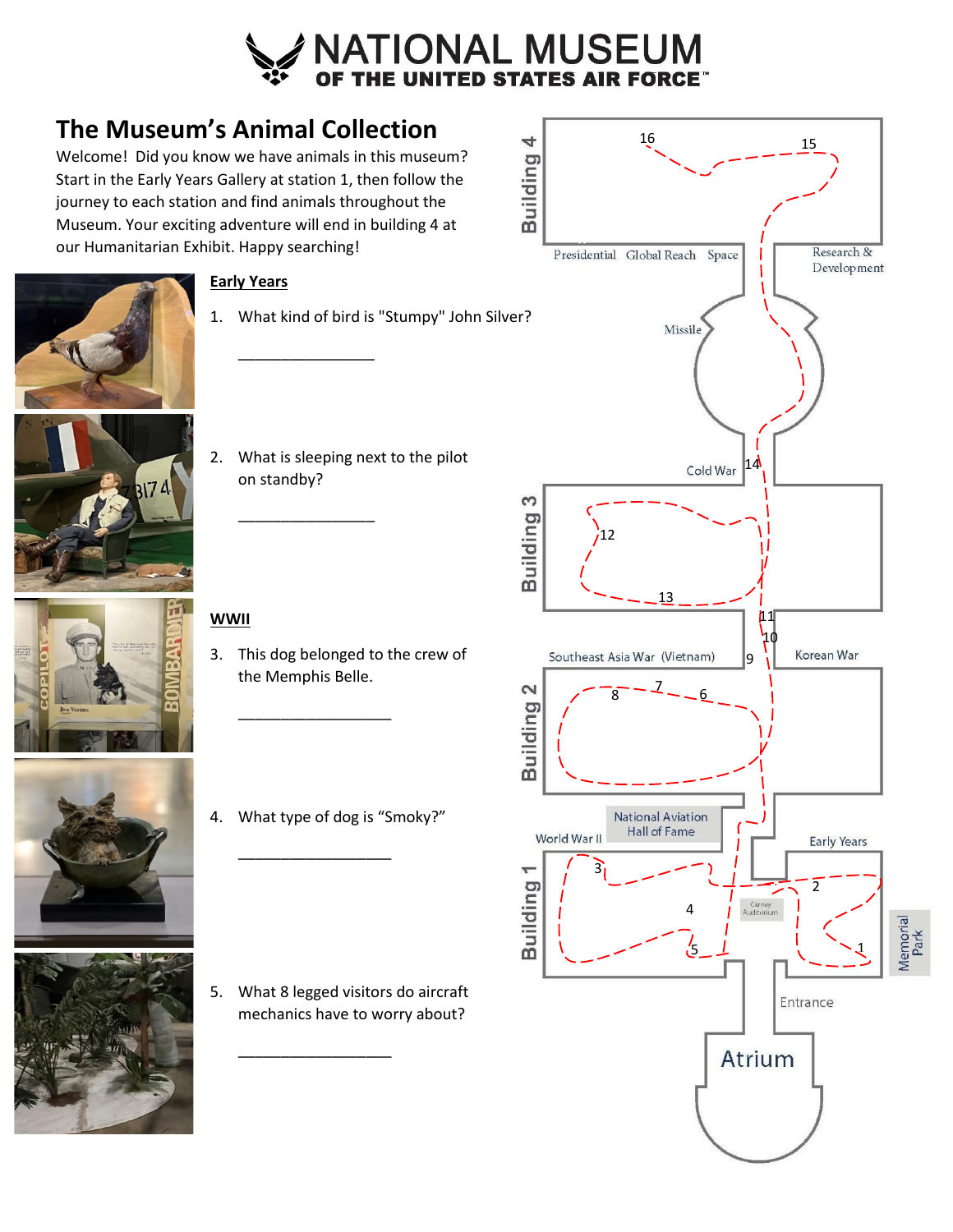![](_page_1_Picture_0.jpeg)

![](_page_1_Picture_1.jpeg)

![](_page_1_Picture_2.jpeg)

![](_page_1_Picture_3.jpeg)

6. What is the name of the weasel?

 $\overline{\phantom{a}}$  , where  $\overline{\phantom{a}}$  , where  $\overline{\phantom{a}}$ 

\_\_\_\_\_\_\_\_\_\_\_\_\_\_\_

\_\_\_\_\_\_\_\_\_\_\_\_\_\_\_

- 7. What is the name of A1C Ernie Childer's Dog?
- 8. What did Col Olds ride from the Flight line to the O' Club?

![](_page_1_Picture_7.jpeg)

### **Berlin Airlift**

9. There are 7 mice in the Berlin Airlift Exhibit, find 2.

10. Who is wearing a parachute?

\_\_\_\_\_\_\_\_\_\_\_\_\_\_\_

\_\_\_\_\_\_\_\_\_\_\_\_\_\_\_

![](_page_1_Picture_10.jpeg)

![](_page_1_Picture_11.jpeg)

11. What is the traditional symbol of Berlin?

![](_page_1_Figure_13.jpeg)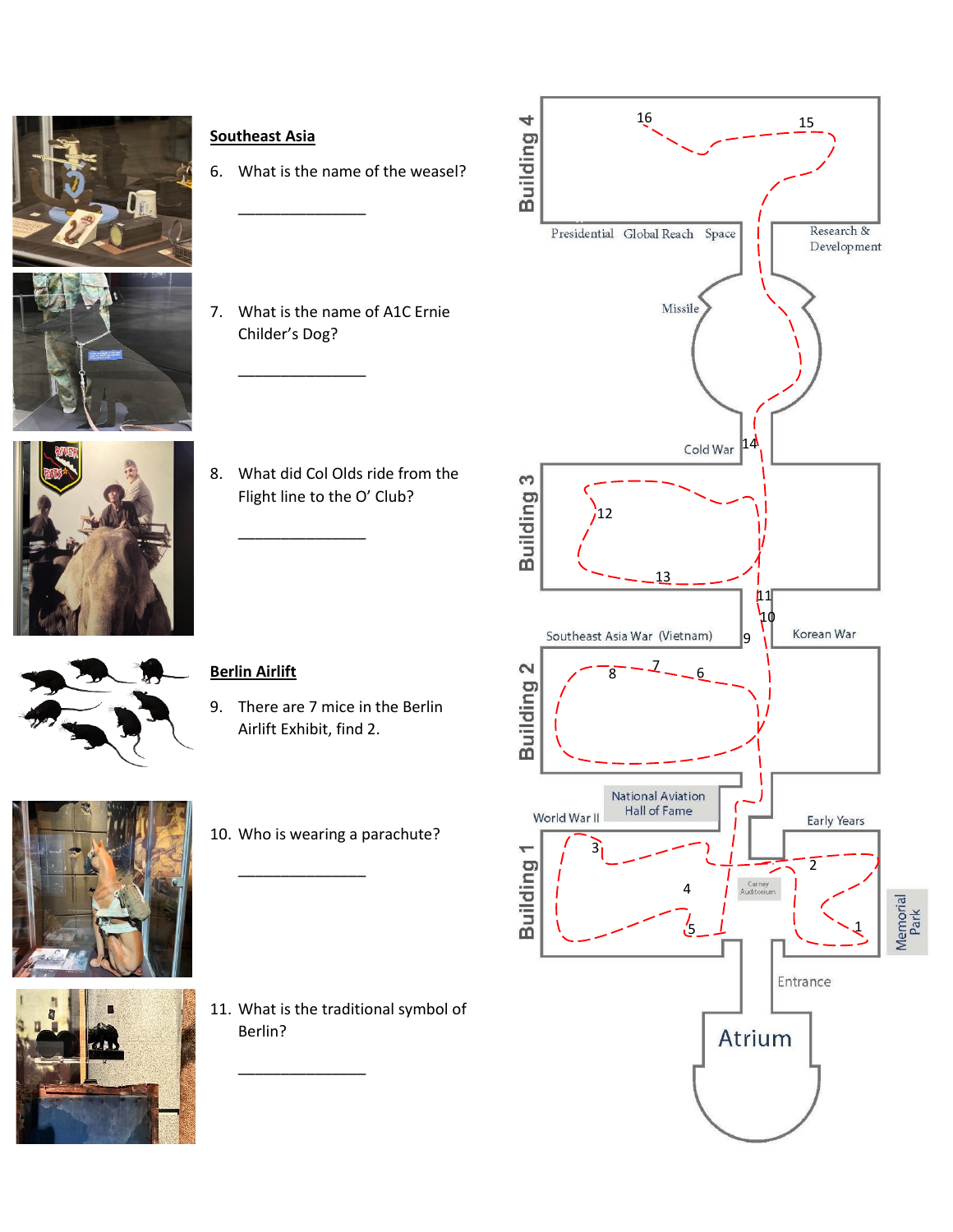![](_page_2_Picture_0.jpeg)

![](_page_2_Picture_1.jpeg)

![](_page_2_Picture_2.jpeg)

# **Cold War**

12. What did the Vermont National Guardsmen receive?

\_\_\_\_\_\_\_\_\_\_\_\_\_\_\_

\_\_\_\_\_\_\_\_\_\_\_\_\_\_\_\_

13. What type of bird did Susanne Waylett receive to represent her new rank of Colonel?

## **Missile Gallery**

14. What 2 animals were used to test the effects of launch & weightlessness?

![](_page_2_Picture_8.jpeg)

# **Research & Development**

\_\_\_\_\_\_\_\_\_\_\_\_\_\_\_\_

\_\_\_\_\_\_\_\_\_\_\_\_\_\_\_\_

15. What helped Alice King Chatham get started designing equipment for animals?

![](_page_2_Picture_11.jpeg)

### **Global Reach**

16. How many penguins were flown to zoos?

\_\_\_\_\_\_\_\_\_\_\_\_\_\_\_\_

![](_page_2_Figure_14.jpeg)